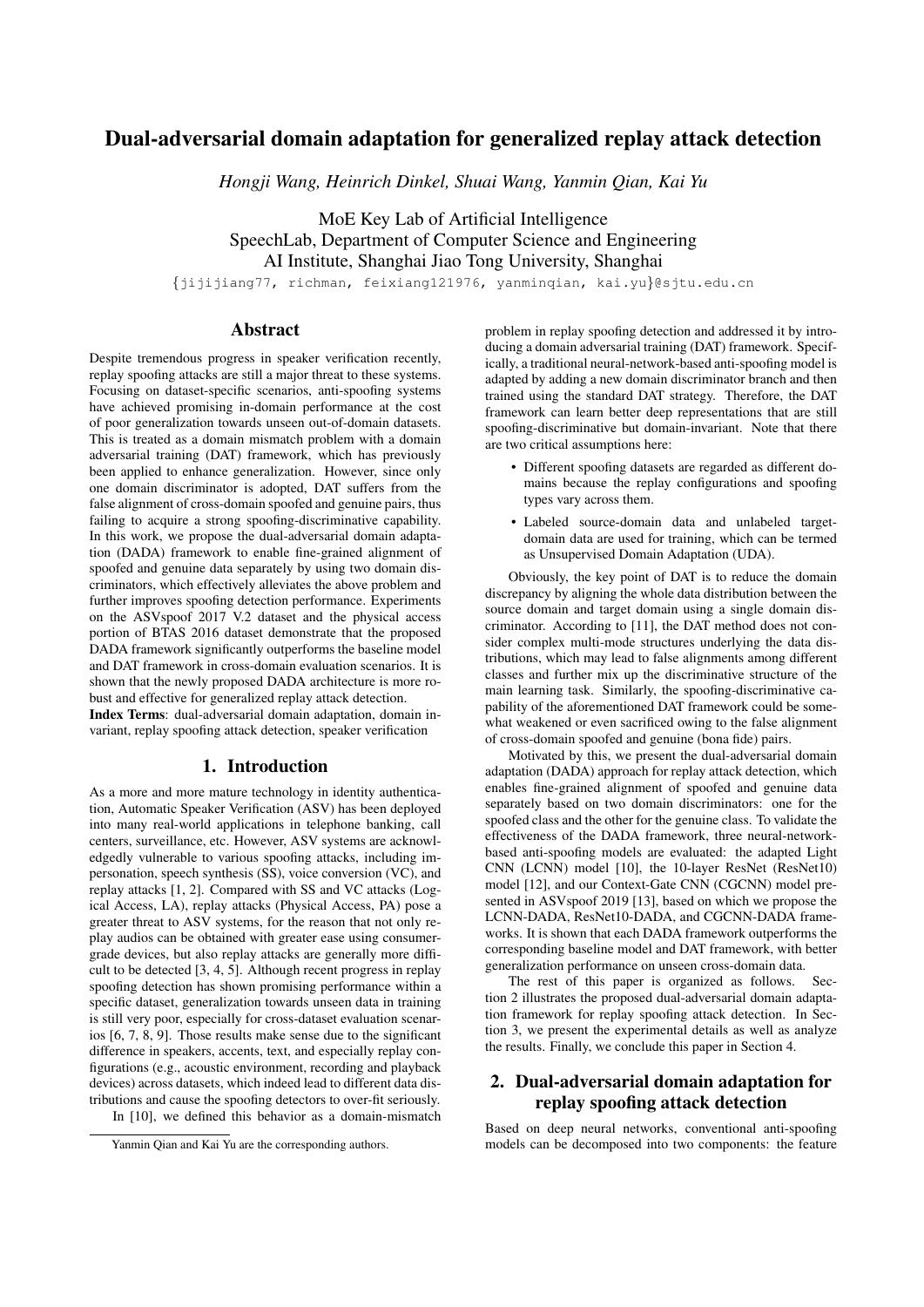extractor aiming at learning deep spoofing-discriminative embeddings as well as the spoofing detector mapping the embeddings into spoofing labels (spoofed or genuine). In the DAT framework, a domain discriminator is additionally connected after the feature extractor through a gradient reversal layer (GRL) [10]. Similarly, the dual-adversarial domain adaptation framework for spoofing detection can be constructed by adding two domain discriminators: one for the spoofed class and the other for the genuine class. Ideally, the spoofed-class domain discriminator distinguishes the source domain from the target domain within spoofed data, while the genuine-class domain discriminator differentiates them within genuine data. Nevertheless, since the target-domain data is unlabeled in spoofing, it is not easy to decide which domain discriminator is responsible for each target-domain training sample. Fortunately, the outputs of the spoofing detector exactly convey strong label signals, which can be used as soft spoofing labels.

Figure 1 depicts the proposed DADA architecture. Firstly, an input feature  $x$  is fed into the feature extractor to learn a deep embedding f. Afterward, for a labeled source-domain sample, we train the spoofing detector and its corresponding domain discriminator (spoofed-class or genuine-class). For an unlabeled target-domain sample, however, we first forward it through the spoofing detector to obtain its soft label, then we train both domain discriminators together by multiplying the losses with the corresponding class probabilities. The DADA architecture consists of three outputs: the spoofing label  $y \in \mathcal{Y}$ , the spoofedclass domain label  $\mathbf{d}^s \in \mathcal{D}^s$ , and the genuine-class domain label  $\mathbf{d}^g \in \mathcal{D}^g$ , where  $\mathcal{Y} = \mathcal{D}^s = \mathcal{D}^g = \{[0, 1], [1, 0]\}.$ 

Suppose a source domain  $S = \{(\mathbf{x}_i, \mathbf{y}_i, \mathbf{d}_i^s, \mathbf{d}_i^g)\}_{i=1}^{n_s}$  and a target domain  $T = \{(\boldsymbol{x}_i, \boldsymbol{d}_i^s, \boldsymbol{d}_i^g)\}_{i=1}^{n_t}$  are given as training data. Furthermore, for a training sample  $x_i$ , the spoofing label  $y_i = [y_i^s, y_i^g]$  is defined as follows:

$$
[y_i^s, y_i^g] = \begin{cases} [1, 0], & \mathbf{x}_i \in S \text{ and } \mathbf{x}_i \text{ is proof.} \\ [0, 1], & \mathbf{x}_i \in S \text{ and } \mathbf{x}_i \text{ is genuine.} \\ [\hat{y}_i^s, \hat{y}_i^g], & \mathbf{x}_i \in T. \end{cases} \tag{1}
$$

where  $[\hat{y}_i^s, \hat{y}_i^g]$  is the softmax output of the spoofing detector.

Note that the original losses of the spoofed-class and genuine-class domain predictions can be denoted as:

$$
\mathcal{L}_d^s(\boldsymbol{x}_i) = \mathcal{L}_d^s(G_d^s(G_f(\boldsymbol{x}_i;\Theta_f); \Theta_d^s), \boldsymbol{d}_i^s)
$$
(2)

$$
\mathcal{L}_d^g(\boldsymbol{x}_i) = \mathcal{L}_d^g(G_d^g(G_f(\boldsymbol{x}_i;\Theta_f);\Theta_d^g),\boldsymbol{d}_i^g)
$$
(3)

Hence, the unified domain prediction loss for any training sample  $x_i$  can be denoted as:

$$
\mathcal{L}_d(\boldsymbol{x}_i) = y_i^s \mathcal{L}_d^s(\boldsymbol{x}_i) + y_i^g \mathcal{L}_d^g(\boldsymbol{x}_i)
$$
(4)

Besides, if  $x_i$  is source-domain, we can calculate the spoofing detection loss:

$$
\mathcal{L}_y(\boldsymbol{x}_i) = \mathcal{L}_y(G_y(G_f(\boldsymbol{x}_i;\Theta_f); \Theta_y), \boldsymbol{y}_i)
$$
 (5)

With the aim of seeking the best parameters  $\Theta_f$ ,  $\Theta_y$ ,  $\Theta_d^s$ , and  $\Theta_d^g$  that minimize the spoofing detection loss and meanwhile maximize the domain prediction loss, the cost function of the DADA framework can be formulated as follows:

$$
C(\Theta_f, \Theta_y, \Theta_d^s, \Theta_d^g) = \frac{1}{n_s} \sum_{\mathbf{x}_i \in S} \mathcal{L}_y(\mathbf{x}_i) - \frac{\lambda}{n} \sum_{\mathbf{x}_i \in S \cup T} \mathcal{L}_d(\mathbf{x}_i)
$$
\n(6)

where  $n = n_s + n_t$ , and  $\lambda$  is a positive coefficient that trades off two losses during back-propagation. Theoretically, Equation (6)



Figure 1: *The proposed dual-adversarial domain adaptation (DADA) architecture for replay attack detection. It includes a feature extractor (green), a spoofing detector (blue), as well as two domain discriminators (red): one for the spoofed class and the other for the genuine class. GRL stands for Gradient Reversal Layer, which reverses the gradient during back-propagation.*

can be optimized by seeking the saddle point  $\hat{\Theta}_f$ ,  $\hat{\Theta}_y$ ,  $\hat{\Theta}_d^s$ , and  $\hat{\Theta}_d^g$  such that

$$
\hat{\Theta}_f, \hat{\Theta}_y = \arg\min_{\Theta_f, \Theta_y} C(\Theta_f, \Theta_y, \hat{\Theta}_d^s, \hat{\Theta}_d^g)
$$
(7)

$$
\hat{\Theta}_d^s, \hat{\Theta}_d^g = \arg \max_{\Theta_d^s, \Theta_d^g} C(\hat{\Theta}_f, \hat{\Theta}_y, \Theta_d^s, \Theta_d^g)
$$
(8)

Similar to [10, 14], the stochastic gradient descent (SGD) optimizer can be used to update the model parameters with the aid of the gradient reversal layer.

# 3. Experiments

## 3.1. Datasets

According to [15], anti-spoofing systems trained on simulated data cannot detect real-world spoofing attacks. Thus our work discards the ASVspoof 2019 PA dataset where the spoofed data is artificially simulated. All experiments are conducted on the ASVspoof 2017 V.2 dataset [16] as well as the PA portion of BTAS 2016 dataset [17] (denoted as BTAS-PA 2016 dataset). Detailed statistics of two datasets are shown in Table 1.

Table 1: *Overall duration (in hours) as well as the numbers of utterances and replay configurations (RC) for each subset.*

| Subset   | ASV <sub>spoof</sub> 2017 V.2 |      |       | <b>BTAS-PA 2016</b> |       |       |
|----------|-------------------------------|------|-------|---------------------|-------|-------|
|          | Train                         | Dev  | Eval  | Train               | Dev   | Eval  |
| dur(h)   | 2.22                          | 1.44 | 11.94 | 20.86               | 19.95 | 21.50 |
| $#$ utts | 3014                          | 1710 | 13306 | 7773                | 7795  | 10376 |
| # RCs    |                               | 10   | 57    |                     |       |       |

Covering ten different fixed pass-phrases, the genuine utterances in the ASVspoof 2017 V.2 dataset come from a subset of the RedDots corpus [18] that is commonly-used in text-dependent ASV research. They are further replayed and recorded using a variety of heterogeneous devices and acoustic environments. The BTAS 2016 dataset is based on the pub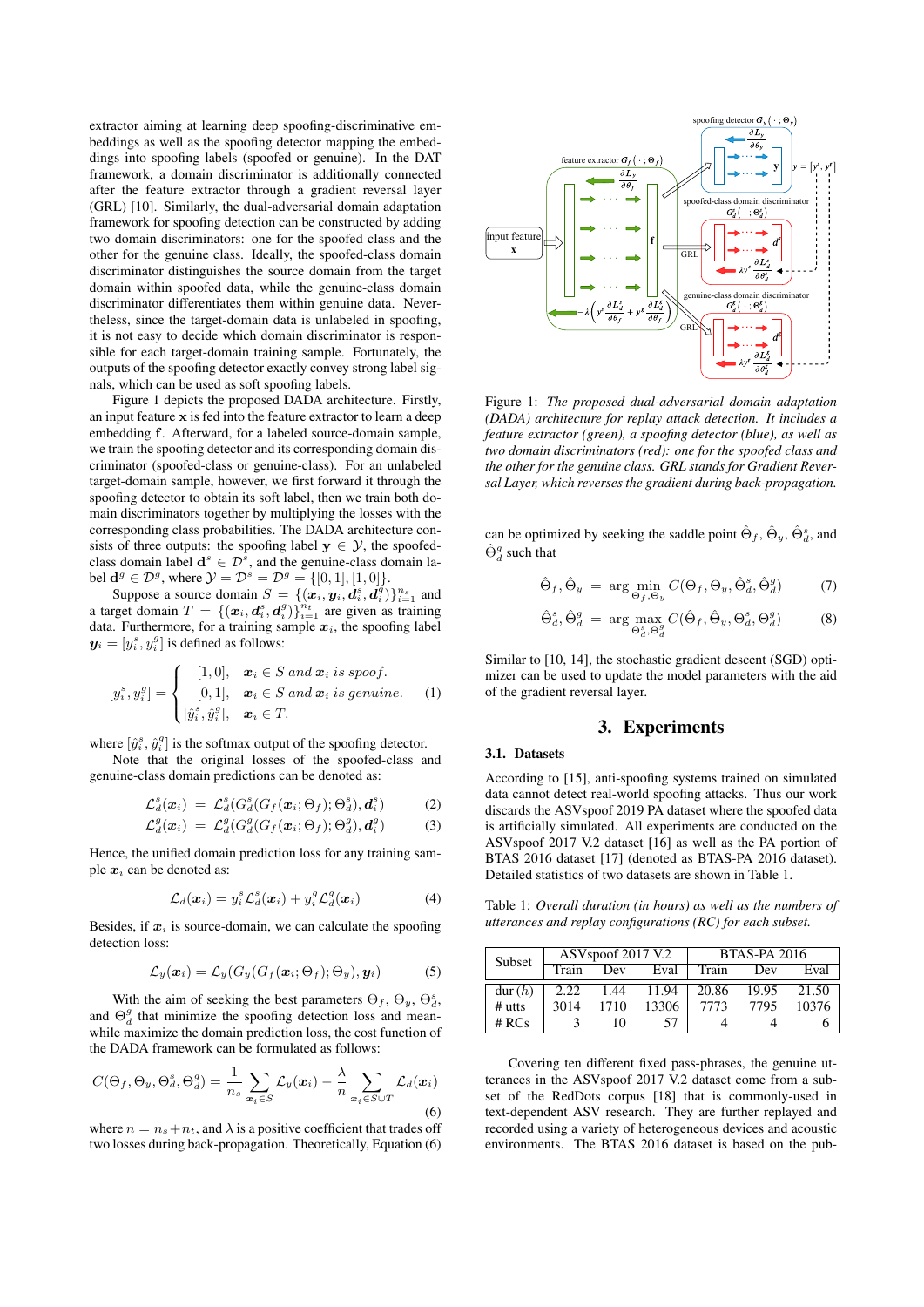lic AVspoof database [19], where recording and replay conditions cover different types of microphones/speakers with varying sound quality. For each dataset, we use the evaluation set as the testing set and *pool the training set and development set as the actual training data*, 10% of which are further divided as the validation set for model selection.

### 3.2. Experimental setup

Most of the experimental setups in our previous work [10] are reserved here. Firstly, we extract 257-dimensional log power spectrograms as front-end features by computing 512 point Short-Time Fourier Transform (STFT) every 10 ms with a window size of 25 ms. Afterward, we apply 300-frame slidingwindow cepstral mean and variance normalization (cmvn) per utterance as well as global standardization. Since utterance lengths differ, we pad all utterances to the maximum length by repeating their features within every batch, which enables them to be processed in parallel. Due to the GPU memory limitation, the batch size is set to 8, and the maximum utterance length should not exceed 1500 during the training process.

PyTorch is used to implement all neural networks, whose parametric layers are initialized with Xavier initialization [20]. We adopt the cross-entropy loss criterion as well as the SGD optimizer with a learning rate of 0.001 and a momentum of 0.9 for all models. Furthermore, the evaluation metric is Equal Error Rate (EER), which is calculated with the score predictions directly from the spoofing detector.

Lastly, since the amount of training data is relatively small, especially in the ASVspoof 2017 V.2 dataset, we fix the seed for all pseudo-random generators (both CPU and GPU) and run each model for five times by enumerating the seed from one to five, which makes our results more convincing and easilyreproduced. The final EER of each model is the average of five corresponding EERs.

#### 3.3. Model configurations

Backbones: In order to validate the effectiveness and robustness of the proposed DADA framework, besides the Light CNN (LCNN) model used in our previous work [10], this paper further investigates three model structures:

- Adapted Light CNN (LCNN): LCNN was the best system in ASVspoof 2017 [21], where a Max-Feature Map (MFM) activation is used after each convolution operation. It also performed well in ASVspoof 2019 [22]. Therefore, we reserve the adapted LCNN as a baseline, which applies to variable lengths of input features.
- 10-layer ResNet (ResNet10): The ResNet variations used in ASVspoof 2019 achieved great performance in the PA subtask [23, 24, 25]. ResNet10 comprised of only 4 residual blocks  $\{1, 1, 1, 1\}$  [12] is comparable with LCNN (9-layer CNNs) in parameter size. Similarly, we remove all batchnorm layers inside.
- Context-Gate CNN (CGCNN): CGCNN was our main proposal in ASVspoof 2019, with promising performance in both PA and LA subtasks [13]. Specifically, gated linear unit (GLU) activations are used to replace the MFM activations in LCNN. Except for that, CGCNN shares a similar structure with LCNN.

DAT and DADA frameworks: As mentioned in Section 2, compared to the baseline models, the corresponding DAT and DADA frameworks are constructed by adding one and two domain discriminator branches, respectively. In our experiments,

Table 2: *EERs (%) of the baseline models as well as the corresponding DAT and DADA frameworks. Atrain means that Atrain is used without labels, and similarly for*  $\overline{B_{train}}$ *.* 

| Models            | Training data                         | Testing sets |                   |       |
|-------------------|---------------------------------------|--------------|-------------------|-------|
|                   |                                       | Aeval        | B <sub>eval</sub> | Avg   |
| <b>LCNN</b>       | $\rm A_{train} + B_{train}$           | 14.15        | 5.87              | 10.01 |
| <b>LCNN</b>       | $A_{\text{train}}$                    | 10.13        | 12.43             | 11.28 |
| <b>LCNN-DAT</b>   | $\rm A_{train} + B_{train}$           | 10.21        | 11.51             | 10.86 |
| <b>LCNN-DADA</b>  | $A_{train} + \overline{B_{train}}$    | 10.05        | 10.07             | 10.06 |
| <b>LCNN</b>       | $B_{\text{train}}$                    | 18.65        | 8.83              | 13.74 |
| <b>LCNN-DAT</b>   | $B_{\text{train}} + A_{\text{train}}$ | 18.37        | 8.94              | 13.65 |
| <b>LCNN-DADA</b>  | $B_{\text{train}} + A_{\text{train}}$ | 16.60        | 9.34              | 12.97 |
| ResNet10          | $A_{\text{train}} + B_{\text{train}}$ | 15.49        | 5.92              | 10.70 |
| ResNet10          | $\rm A_{train}$                       | 13.36        | 16.77             | 15.06 |
| ResNet10-DAT      | $\rm A_{train} + B_{train}$           | 13.35        | 17.00             | 15.17 |
| ResNet10-DADA     | $A_{\text{train}} + B_{\text{train}}$ | 14.72        | 12.83             | 13.77 |
| ResNet10          | $B_{\text{train}}$                    | 22.21        | 6.11              | 14.16 |
| ResNet10-DAT      | $B_{\text{train}} + A_{\text{train}}$ | 22.74        | 7.02              | 14.88 |
| ResNet10-DADA     | $B_{\text{train}} + A_{\text{train}}$ | 15.74        | 5.69              | 10.71 |
| <b>CGCNN</b>      | $A_{\text{train}} + B_{\text{train}}$ | 13.39        | 4.58              | 8.98  |
| <b>CGCNN</b>      | $\rm A_{train}$                       | 12.49        | 18.21             | 15.35 |
| <b>CGCNN-DAT</b>  | $\rm A_{train} + B_{train}$           | 10.87        | 17.84             | 14.35 |
| <b>CGCNN-DADA</b> | $A_{\text{train}} + B_{\text{train}}$ | 11.27        | 13.64             | 12.45 |
| <b>CGCNN</b>      | $B_{\text{train}}$                    | 20.60        | 6.59              | 13.59 |
| <b>CGCNN-DAT</b>  | $B_{\text{train}} + A_{\text{train}}$ | 19.79        | 6.86              | 13.32 |
| <b>CGCNN-DADA</b> | $B_{\text{train}} + A_{\text{train}}$ | 16.20        | 7.34              | 11.77 |

each domain discriminator is a 2-layer perceptron (input size: 64, hidden size: 64, output size:2), mapping the 64-dimensional output from the feature extractor to 2 classes (source and target domains). All model definitions are open-source  $<sup>1</sup>$ .</sup>

DAT and DADA training strategies: To compensate for the data imbalance between the source and target domains, we oversample the minority one to match the majority one. Afterward, we update the model parameters every two batches: one is source-domain and the other is target-domain. Moreover, to suppress the noisy domain signals at the early training stages, the trade-off factor  $\lambda$  adapts from 0 to 1 gradually, following the schedule:

$$
\lambda = \frac{2}{1 + \exp(-\gamma \cdot e)} - 1 \tag{9}
$$

where  $\gamma$  is set as 0.01 (after fine-tuning), and e refers to the number of epochs that have been trained.

#### 3.4. Results and analysis

Here, we denote the training data (*both training set and development set*) and the testing set (*evaluation set*) of the ASVspoof 2017 V.2 dataset and BTAS-PA 2016 dataset as A<sub>train</sub>, A<sub>eval</sub>,  $B_{train}$ , and  $B_{eval}$ , respectively. EERs (%) of different systems are compared in Table 2.

Although the baseline models achieve great performance on in-domain testing sets, they generalize poorly on cross-domain testing sets, with significant performance degradation. For example, ResNet10 trained on  $B_{train}$  achieves 6.11% EER on  $B_{eval}$ , while only 22.21% EER on A<sub>eval</sub>. By adopting the DAT framework, the performance degradation can be slightly reduced for both LCNN and CGCNN, but increased for ResNet10.

<sup>1</sup>https://github.com/JiJiJiang/ASV-Anti-Spoofing-DADA.git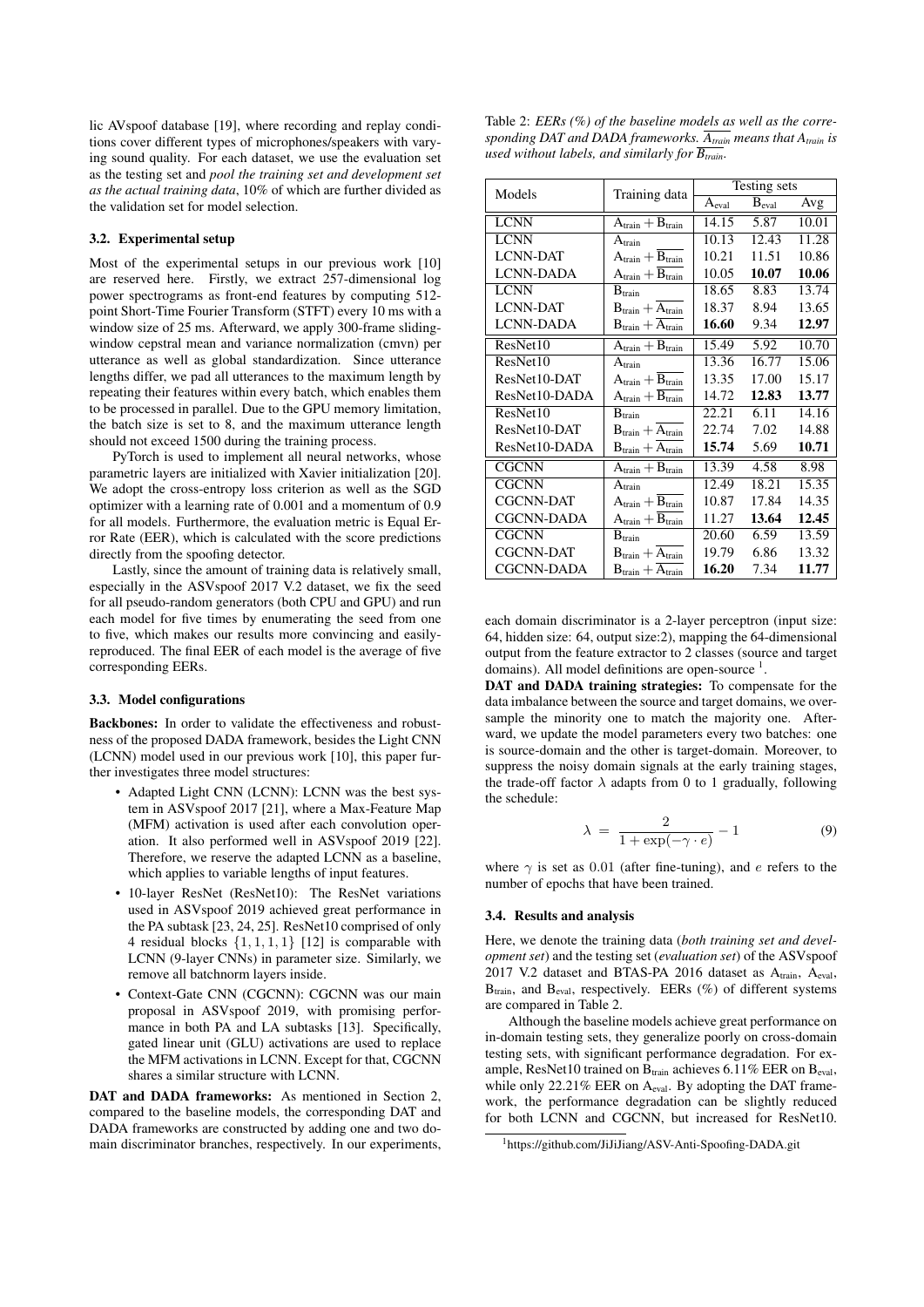

Figure 2: *The t-SNE visualization of all training data embeddings in each domain that are extracted by LCNN trained on Atrain, LCNN-DAT trained on "Atrain*+*Btrain", and LCNN-DADA trained on "A<sub>train</sub>*+ $\overline{B_{train}}$ ", *respectively. The ASVspoof 2017 V.2 dataset (A) and the BTAS-PA 2016 dataset (B) are the source domain and target domain, respectively.*

However, each DADA framework significantly outperforms the corresponding baseline model and DAT framework in crossdomain evaluation scenarios. In addition, for each DADA framework, it achieves comparable performance with the corresponding baseline model as well as the DAT framework within the original source domain. Considering both testing sets, the new DADA approach achieves the best overall generalization performance, as seen in the "Avg" column.

We also train the baseline model on " $A<sub>train</sub> + B<sub>train</sub>$ " to investigate the upper bound of the proposed DADA framework. It is shown that the proposed DADA framework can achieve averagely very close performance to the corresponding baseline model trained on " $A<sub>train</sub> + B<sub>train</sub>$ ", especially for ResNet10-DADA trained on " $B_{\text{train}} + \overline{A_{\text{train}}}$ ". Interestingly, although the baseline model trained on " $A<sub>train</sub> + B<sub>train</sub>$ " outperforms that trained on only  $B_{train}$  when tested on  $B_{eval}$ , it performs worse on Aeval compared with that trained on only Atrain. The reason is probably that  $A_{train}$  is much smaller than  $B_{train}$ , making the baseline model over-fit to the B domain severely.

### *3.4.1. t-SNE visualization*

To better understand the mechanism of the new DADA framework, we use t-SNE projection [26] to visualize embedding distributions of the models. An example is shown in Figure 2. LCNN trained on Atrain cannot generalize well on B domain because of the obvious domain mismatch. With the



Figure 3: *The DET curves for the LCNN, LCNN-DAT, and LCNN-DADA models, respectively, when tested on Beval.*

DAT framework, although the whole domain discrepancy is mitigated slightly, LCNN-DAT fails to discriminate spoofed samples from genuine ones well. However, not only LCNN-DADA aligns the data distributions better in fine grain, but also it acquires a stronger spoofing-discriminative capability, which shows that the proposed DADA approach is more effective and generalizes better on unseen cross-domain data.

### *3.4.2. Detection Error Trade-off curve*

Since EER only corresponds to the threshold where the miss rate equals to the false alarm rate, the detection error trade-off (DET) curve is adopted to intuitively show the system performance at each threshold. Figure 3 compares the DET curves for the same models mentioned above. Obviously, the new LCNN-DADA model achieves both lower miss rate and false alarm rate at any threshold in comparison with the LCNN and LCNN-DAT models, which reveals the robustness of the proposed DADA framework for replay spoofing attack detection.

# 4. Conclusions

Although the domain adversarial training (DAT) framework mitigates the domain mismatch for replay attack detection, it cannot acquire a strong spoofing-discriminative capability due to the false alignment of spoofed and genuine pairs across domains. This paper proposes the dual-adversarial domain adaptation (DADA) framework to enable fine-grained alignment of spoofed and genuine data separately by using two domain discriminators, thus effectively alleviating the false alignment problem and further improving generalization performance for replay spoofing detection. Experiments conducted on the ASVspoof 2017 V.2 dataset as well as the BTAS-PA 2016 dataset show that the newly proposed DADA framework significantly outperforms the corresponding baseline model (LCNN, ResNet10 or CGCNN) and our previous DAT framework in cross-domain evaluation scenarios, with the best overall generalization performance. Furthermore, examples are given to show the effectiveness and robustness of the DADA framework for generalized replay attack detection.

### 5. Acknowledgements

This work has been supported by the National Key Research and Development Program of China (Grant No.2017YFB1302402). Experiments have been carried out on the PI supercomputers at Shanghai Jiao Tong University.